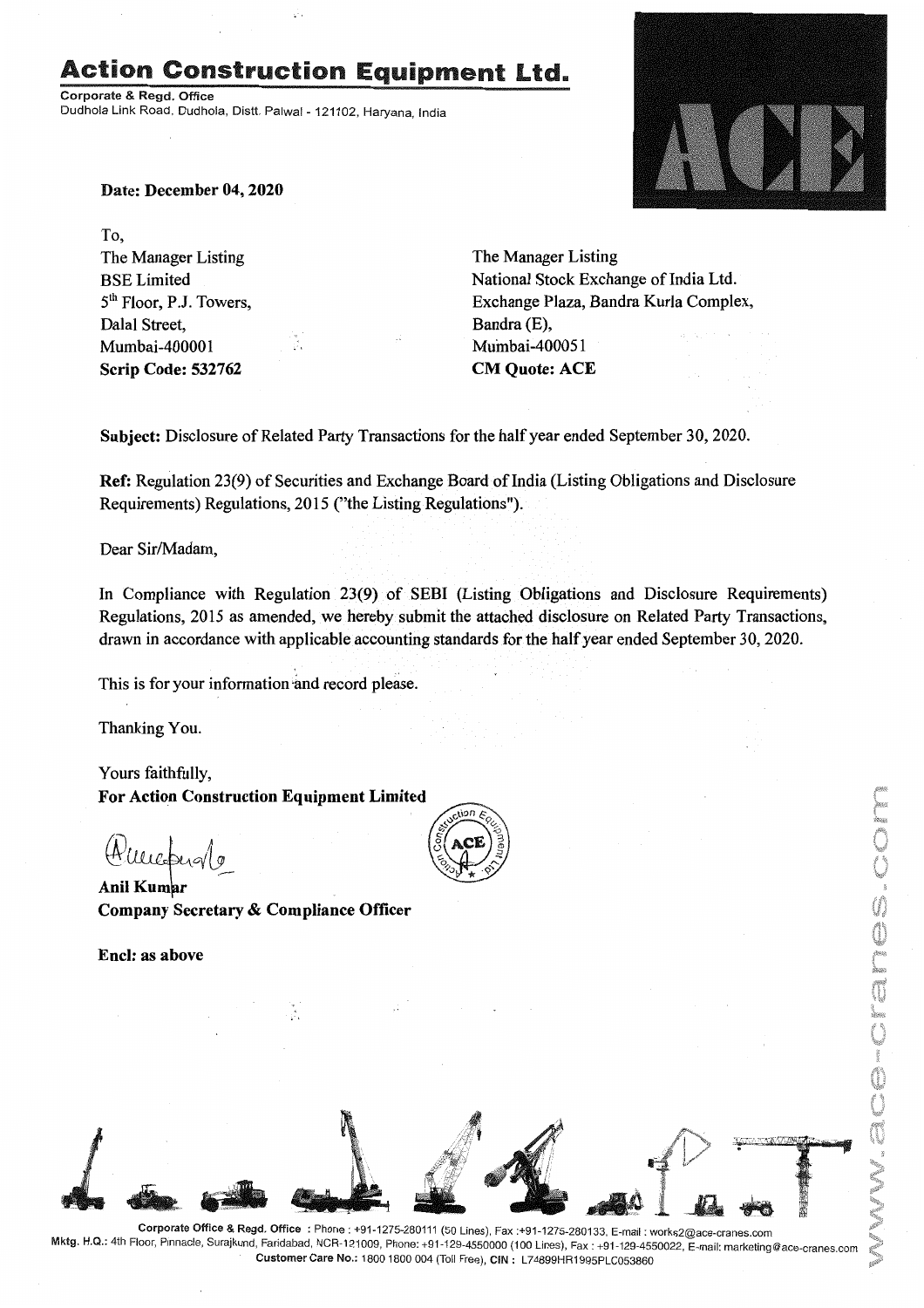# ACTION CONSTRUCTION EQUIPMENT LIMITED

Regd. Office: Dudhola Link Road, Dudhola, Distt. Palwal-121102, Baryana Email:cs@ace-cranes.com, Phone: 01275-280111, Fax: 01275-280133, CIN:L 74899HR1995PLC053860, Website:www.ace-cranes.com

#### RELATED PARTY TRANSACTIONS FOR THE HALF YEAR ENDED SEPTEMBER 30, 2020 (pursuant to Regulation 23(9) of SEBI (Listing Obligations and Disclosure Requirements) Regulations. 2015. as amended)

#### 1. Name of Related Parties:

(a) Subsidiary/ies: SC Forma SA,

#### (b) Associate Firm: Namo Metals

#### (c) Key management personnel:

| Mr. Vijay Agarwal                               | : Chairman & Managing Director                            |
|-------------------------------------------------|-----------------------------------------------------------|
| Mrs. Mona Agarwal<br>$\frac{1}{2} \frac{d}{dt}$ | : Whole - Time Director                                   |
| Mr. Sorab Agarwal                               | : Whole - Time Director                                   |
| Mrs. Surbhi Garg                                | : Whole - Time Director                                   |
| Mr. Girish Narain Mehra                         | : Independent Director (Retirement w.e.f.25.09.2020)      |
| Mr. Keshav Chandra Agrawal                      | : Independent Director (Retirement w.e.f.25.09.2020)      |
| Mr. Subhash Chander Verma                       | : Independent Director (Retirement w.e.f 25.09.2020)      |
| Mr. Avinash Parkash Gandhi                      | : Independent Director (Appointed w.e.f 01.10.2019)       |
| Dr. Divya Singhal                               | : Independent Women Director (Appointed w.e.f 01.04.2020) |
| Mr. Shriniwas Vashisht                          | : Independent Director (Appointed w.e.f 24.09.2020)       |
| Dr. Jagan Nath Chamber                          | : Additional Director (Appointed w.e.f 06.11.2020)        |
| Mr. Rajan Luthra                                | : Chief Financial Officer                                 |
| Mr. Anil Kumar                                  | : Company Secretary & Compliance Officer                  |
|                                                 |                                                           |

#### (d) Enterprises owned or significantly influenced by Key Management Personnel or their relatives:

VMS Equipment Private Limited Rotadrill India Private Limited Reachall India Private Limited ACE Emergency Response Trust ACE Employees Group Gratuity Scheme Trust

 $\frac{1}{\sqrt{2}}$ 

#### 2. Transactions with related party:

### (a) Transactions with Subsidiaries, Associates, significantly influenced enterprises:

|                                 |                                               |                                                 |                                         |                              |                                                                   | (Rs. in Lakhs) |
|---------------------------------|-----------------------------------------------|-------------------------------------------------|-----------------------------------------|------------------------------|-------------------------------------------------------------------|----------------|
| Nature of<br><b>Transaction</b> | <b>VMS</b><br>Equipment<br>Private<br>Limited | Rotadrill<br>India<br><b>Private</b><br>Limited | Reachall<br>India<br>Private<br>Limited | <b>Namo</b><br><b>Metals</b> | <b>ACE</b><br><b>Emergency</b><br><b>Response</b><br><b>Trust</b> | <b>Total</b>   |
| Sale of Goods                   | 183.97                                        | 255.00                                          | 128.00                                  | $\overline{\phantom{0}}$     |                                                                   | 566.97         |
| Purchase of<br>Goods            | 52.50                                         |                                                 | $\blacksquare$                          |                              | ۰.                                                                | 52.50          |

#### Page 1 of 2



ंटर Action Construction Equipment Limit<u>e</u>

Rajan Luthra

Chief Financial Officer (CFO)